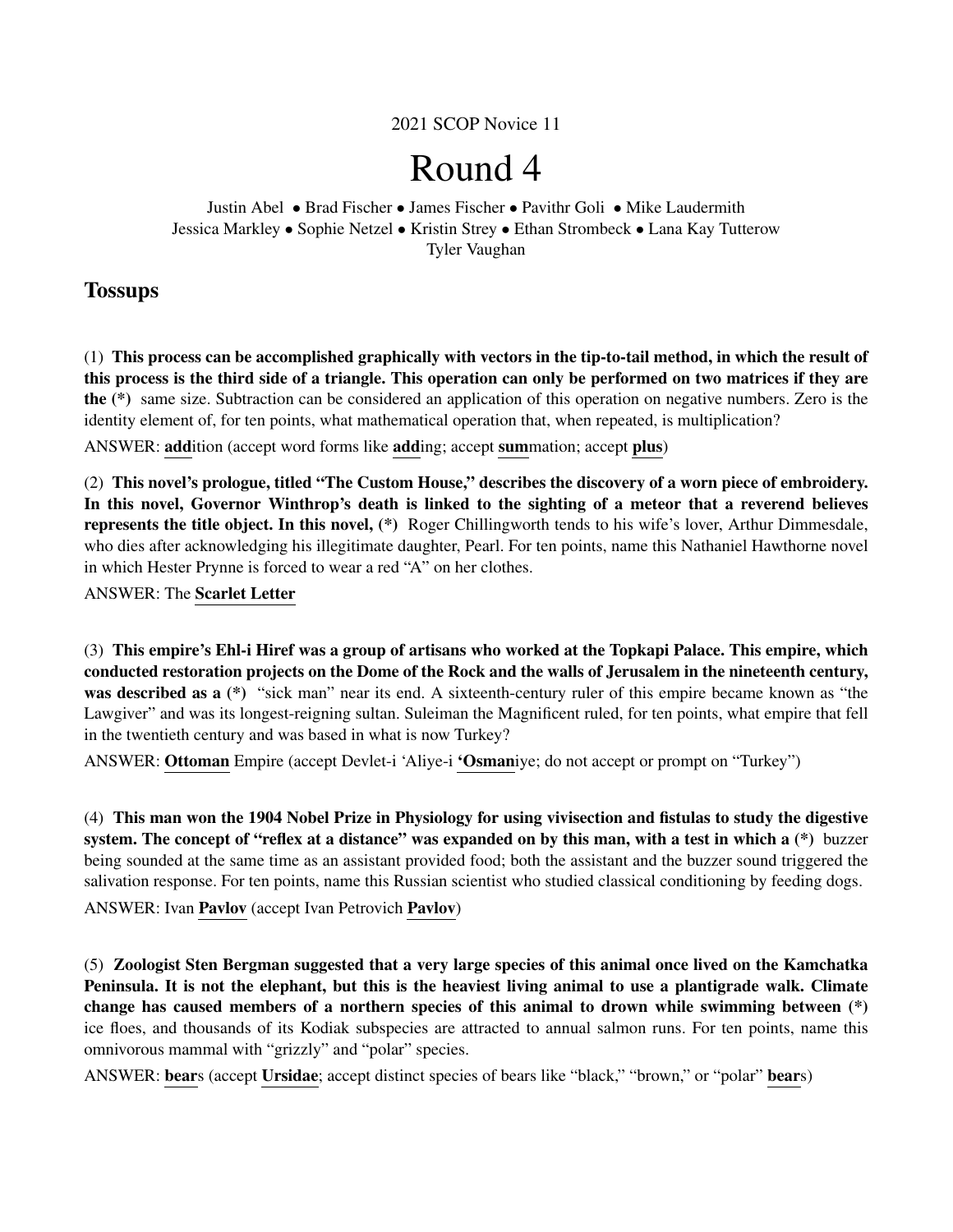(6) This religious figure was born into the Shakya clan as the son of Maya, and developed his theory that life is suffering after encountering illness, age, death, and religious asceticism. After a young girl gave him a (\*) bowl of rice, this man began preaching the Middle Way, and he described the Noble Eightfold Path after meditating under the Bodhi Tree. For ten points, name this Indian religious leader who taught his followers how to escape the cycle of reincarnation and enter Nirvana.

ANSWER: Gautama Buddha (accept Siddhartha Gautama)

(7) Some historians believe that this dignitary was married to Kocoum before being abducted and held for ransom by Samuel Argall. This figure's namesake "Peace" was an eight-year cooling of hostilities that began with her marriage to a  $(*)$  tobacco farmer. This woman converted to Christianity and adopted the name "Rebecca" before touring England with her husband, John Rolfe. For ten points, name this Native American woman who, according to legend, saved John Smith's life from her father, Powhatan.

ANSWER: Pocahontas (accept Matoaka; accept Rebecca Rolfe before "Rebecca" is read)

(8) This musical work uses the melody of the folk song "At the Gate," and it opens with the hymn "O Lord, Save thy People." This work's composer hated it; he disliked its overt patriotism and felt it was too noisy, possibly because he orchestrated it with (\*) cannons. This work uses "La Marseillaise" [lah mar-sah-YEZ] to represent the invading French army, and represents their defeat with the song "God Save the Tsar." For ten points, name this work by Pyotr Illych Tchaikovsky that celebrates Russia's victory over Napoleon in the title year.

ANSWER: The 1812 Overture (accept The Year 1812 Solemn Overture)

(9) This quantity and charge are used to predict bond type, according to Fajans' rules. The Van der Waals definition of this quantity is "half the distance of closest approach," and an unusual 4-F row reduction in this quantity results from (\*) lanthanide contraction. This quantity is largest for cesium and francium, and often decreases when metals lose electrons to form cations. For ten points, name this size measurement that is half the diameter of a neutral atom.

ANSWER: atomic radius (accept ionic radius)

(10) In a poem by this author, the Bellman hires a Beaver and a Baker to help with a hunting trip that ends when the Baker is carried away by a Boojum. This author of "The Hunting of the  $(*)$  Snark" wrote a novel set in a chessboard-like land that is reached by going *Through the Looking Glass*. For ten points, name this author who wrote about the Cheshire Cat and the White Rabbit in *Alice's Adventures in Wonderland*.

ANSWER: Lewis Carroll (accept Charles Lutwidge Dodgson)

(11) Robert Dicke's theory of gravity assumes that this quantity is variable. The Lorentz factor includes a ratio of velocity to this quantity. A rotating mirror is used in a Fizeau-Foucault apparatus to measure this quantity, which is exceeded by (\*) electrons in water to produce Cherenkov radiation. Special relativity holds this quantity to be the same for all observers. For ten points, name this theoretically maximum velocity, equal to about three hundred million meters per second.

ANSWER: speed of light in a vacuum (accept velocity of light; accept lightspeed; prompt on "C")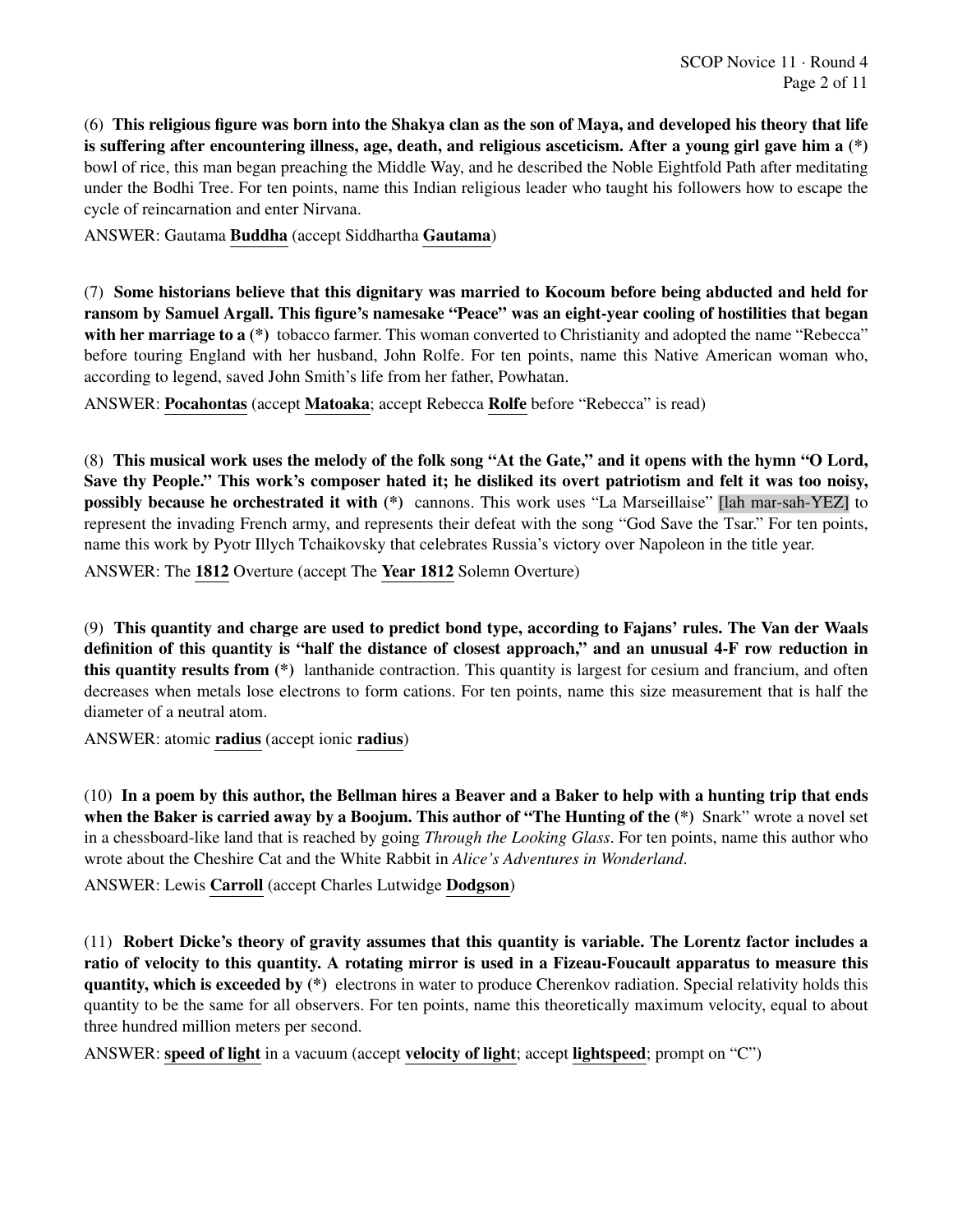(12) In 2020, this politician authorized new ships from Project 22220 in an attempt to increase his country's power in the arctic. This politician was beat by Mostik, an orange tabby cat, to be the first to cross the (\*) Kerch Strait Bridge. In 2021, this politician approved a change to his country's constitution that allows him to extend his presidency, which has bounced back and forth between this man and Dmitry Medvedev since 1999. For ten points, name this frequently-shirtless ex-KGB agent who is the president of Russia.

ANSWER: Vladimir Putin (accept Vladimir Vladimirovich Putin

(13) This game's soundtrack includes "Subwoofer Lullaby" and "Stal," works by C418 ["see" four-eighteen], whose songs can be found on in-game discs. In 2021, this game added goats in an expansion that failed to update its (\*) caves or cliffs. An enemy in this game is the result of a coding error that turned what was supposed to be a pig into an elongated monster. For ten points, name this video game in which players can build structures out of digital blocks until they're blown up by creepers.

ANSWER: Minecraft (accept Minecraft Java Edition; accept Minecraft Bedrock Edition; accept Minecraft Classic)

(14) This city's Muddy River runs through Olmsted Park, a part of this city's Emerald Necklace. A siege of this city is commemorated with its Dorchester Heights Memorial. This city's Back Bay area is on the Charles River, across from its sister city, (\*) Cambridge. This city's MLB team plays near Kenmore Square in a park that holds the Green Monster, and one end of Beacon Hill forms this city's namesake Common. Fenway Park hosts the Red Sox in, for ten points, what capital city of Massachusetts?

ANSWER: Boston

(15) A woman in this novel pretends to be Princess Mico-micona, and is helped by a man who battles wineskins and fights Samson Carasco disguised as the Knight of Mirrors. This novel's title character rides the old horse (\*) Rocinante and tries to honor his fictional lady-love, Dulcinea, with the help of a farmer named Sancho Panza. For ten points, name this Miguel de Cervantes novel in which the title man tilts at windmills he thinks are giants while imagining he's a knight.

ANSWER: Don Quijote (accept The Ingenious Gentleman Don Quijote of La Mancha; accept El Ingenioso hidalgo Don Quixote de la Mancha)

(16) This civilization believed that a spiritual energy called k'uh [KUH-uh] existed within all living things and that their gods were the physical manifestations of it. Death gods of this civilization include the "Obsidian Butterfly," Itzpapalotl [EETZ-pah-pah-lah-toll], and the bat Camazotz. The (\*) *Popol Vuh* was a sacred text of this civilization, and describes underworld Xibalba [shee-BAL-ba]. Priests wore the pelts of jaguars in, for ten points, what meso-american civilization, whose "long count" calendar reset in 2012?

ANSWER: Mayan civilization (accept Mayans or Mayan Empire)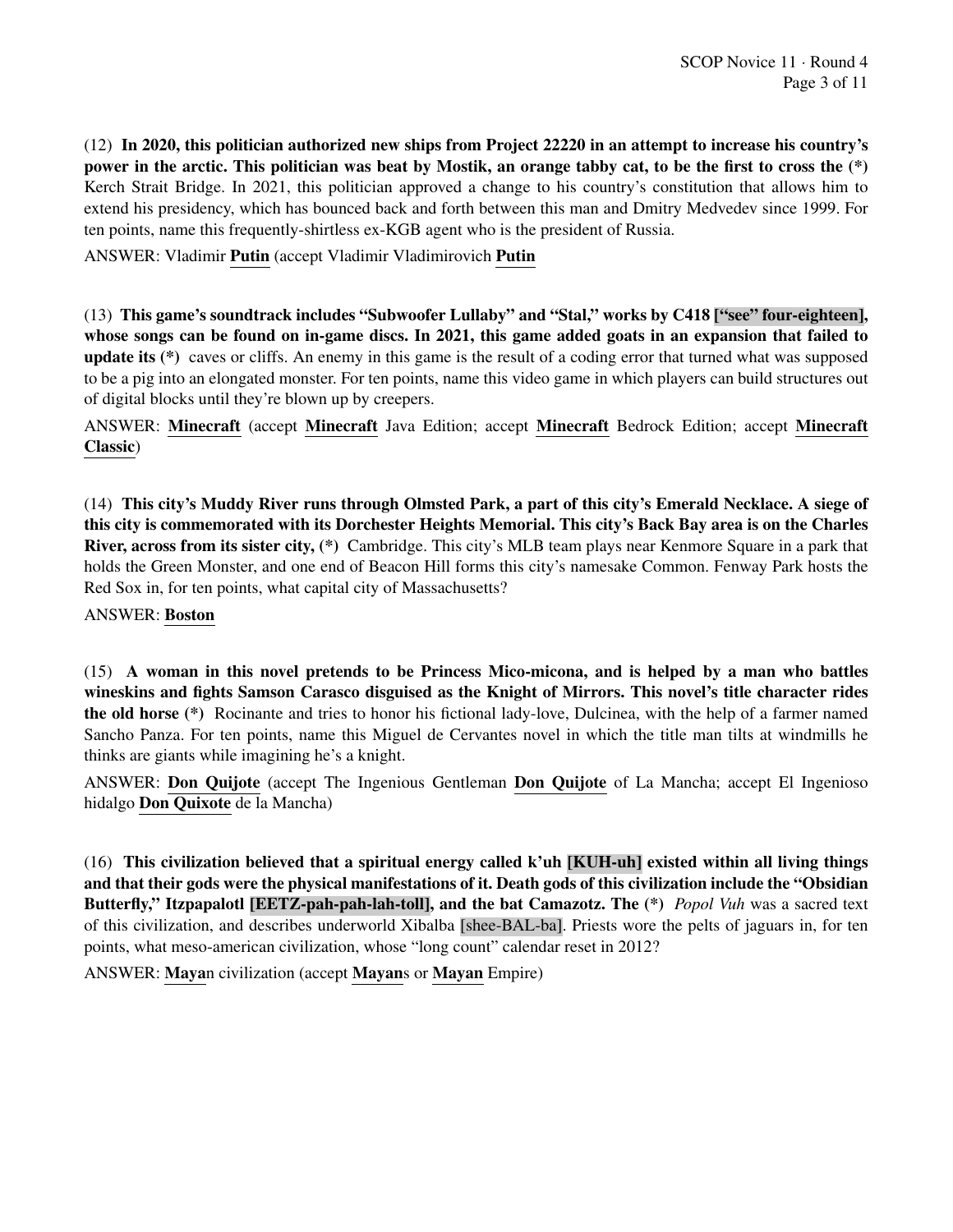(17) A cast of this sculpture in Meudon sits over its creator's grave outside a museum that houses its sculptor's *Ugolino and His Sons*. This bronze sculpture was intended to sit under *The Three Shades* at the top of the (\*) *Gates of Hell*, and was originally named *The Poet*, since it depicts Dante Alighieri contemplating the sinners he wrote about in the *Inferno*. For ten points, name this Auguste Rodin [ow-GOOST roh-DAN] sculpture in which a seated man leans forward pensively with his chin on his hand.

ANSWER: The Thinker (accept Le penseur; accept The Poet or Le poète before "Poet" is read)

(18) Press Secretary Ron Ziegler described the start of this event as a "third-rate burglary attempt." Room 419 at a Howard Johnson motel was booked as a lookout post during this event, but plainclothes officers arrested James McCord and four other people at (\*) DNC headquarters anyway. A "smoking gun" tape recorded at the White House revealed the involvement of the president in, for ten points, what 1972 break-in and ensuing cover-up that led to the resignation of Richard Nixon?

ANSWER: Watergate burglary and/or scandal (accept any description that includes the word Watergate)

(19) A character in this novel learns French by listening to Felix De Lacey read while hiding behind his cottage. In this novel, the tragic death of William, a young boy, is wrongly blamed on the housekeeper (\*) Justine Moritz; the murder is actually the fault of a character who also kills Henry Clerval and Elizabeth Lavenza in this novel. For ten points, name this novel in which the title scientist refuses to create a female love interest for his monster, a work by Mary Shelley.

ANSWER: Frankenstein; or, The Modern Prometheus

(20) In 1801, Giuseppe Piazzi discovered the largest of these objects shortly before the Sun's glare prevented further study. The inaccurate Titius-Bode Law predicted a planet at 2.8 astronomical units from the sun, inspiring the search for these objects. (\*) Ceres is both the nearest dwarf planet to Earth and the largest one of these objects, which occupy a band punctuated by Kirkwood gaps. The solar system has hundreds of thousands of, for ten points, what objects in space that inhabit a namesake "belt" between Mars and Jupiter?

ANSWER: asteroids (accept planetoids; accept minor planets or dwarf planets before "dwarf planet" is read; do not accept or prompt on "meteor" or "meteorite;" do not accept or prompt on "planet" alone)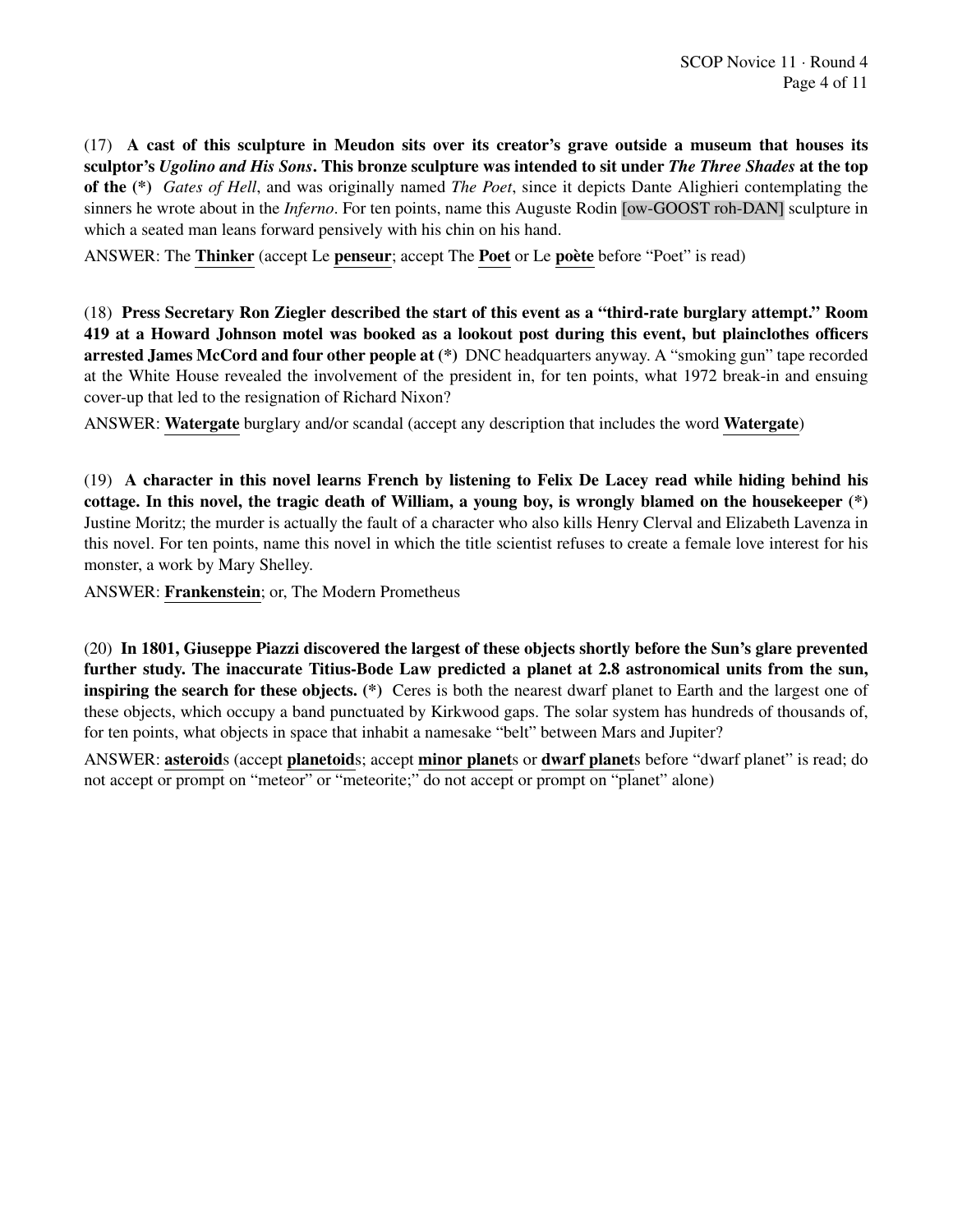## Bonuses

(1) Give the following about global lightning hotspots, for ten points each.

This 102-story building in New York City is hit by lightning about twenty-five times per year and was ranked tallest in its city from 1931 to 1970, and again from 2001 to 2012.

## ANSWER: Empire State Building

In this oil-rich, South American country, the world's highest concentration of lightning occurs in a nearly continuous lightning storm where the Catatumbo River meets Lake Maracaibo.

ANSWER: Venezuela (accept Bolivarian Republic of Venezuela; accept República Bolivariana de Venezuela)

According to an urban legend, an entire team of eleven footballers was killed in a single flash of lightning in this country's Kasai province in 1998. This French-speaking African country has its capital at Kinshasa.

ANSWER: Democratic Republic of the Congo (accept DRC; prompt on "Congo;" do not accept or prompt on "Republic of the Congo")

(2) According to the VSEPR [vesper] theory of molecular geometry, the compound methane has this shape. For ten points each,

Name this shape observed when a central atom is bonded to four other atoms, each of them spaced as far apart as possible.

## ANSWER: tetrahedral

All of the bond angles in a tetrahedral molecule of methane measure this many degrees, rounded to one decimal place.

#### ANSWER: 109.5 degrees

While beryllium fluoride molecules will arrange themselves tetrahedrally as a liquid, as a gas they have a linear shape and a bond angle of this many degrees.

## ANSWER: 180 degrees

(3) The main character of this novel is exiled to the island of Suma after being unfaithful to his wife, Aoi [ah-oh-ee]. For ten points each,

Name this novel by Murasaki Shikibu [moo-rah-sah-kee shee-kee-boo] set during Japan's Heian [hey-ahn] period. It is sometimes considered the world's first novel.

ANSWER: The Tale of Genji (accept Genji Monogatari)

A chapter of *The Tale of Genji*, "Vanished into the Clouds" is left entirely blank, implying this event happened to the main character. After this event, the story instead follows Kaoru [kah-oh-roo] and Niou [nee-oh].

ANSWER: Genji's death (accept word forms or equivalents like Genji dying or passing away)

Genji is the son of a man with this title. Lady Murasaki served in the household of a leader with this title who claimed to be descended from the goddess Amaterasu [ah-mah-tay-rah-soo].

ANSWER: emperor of Japan (accept tenno)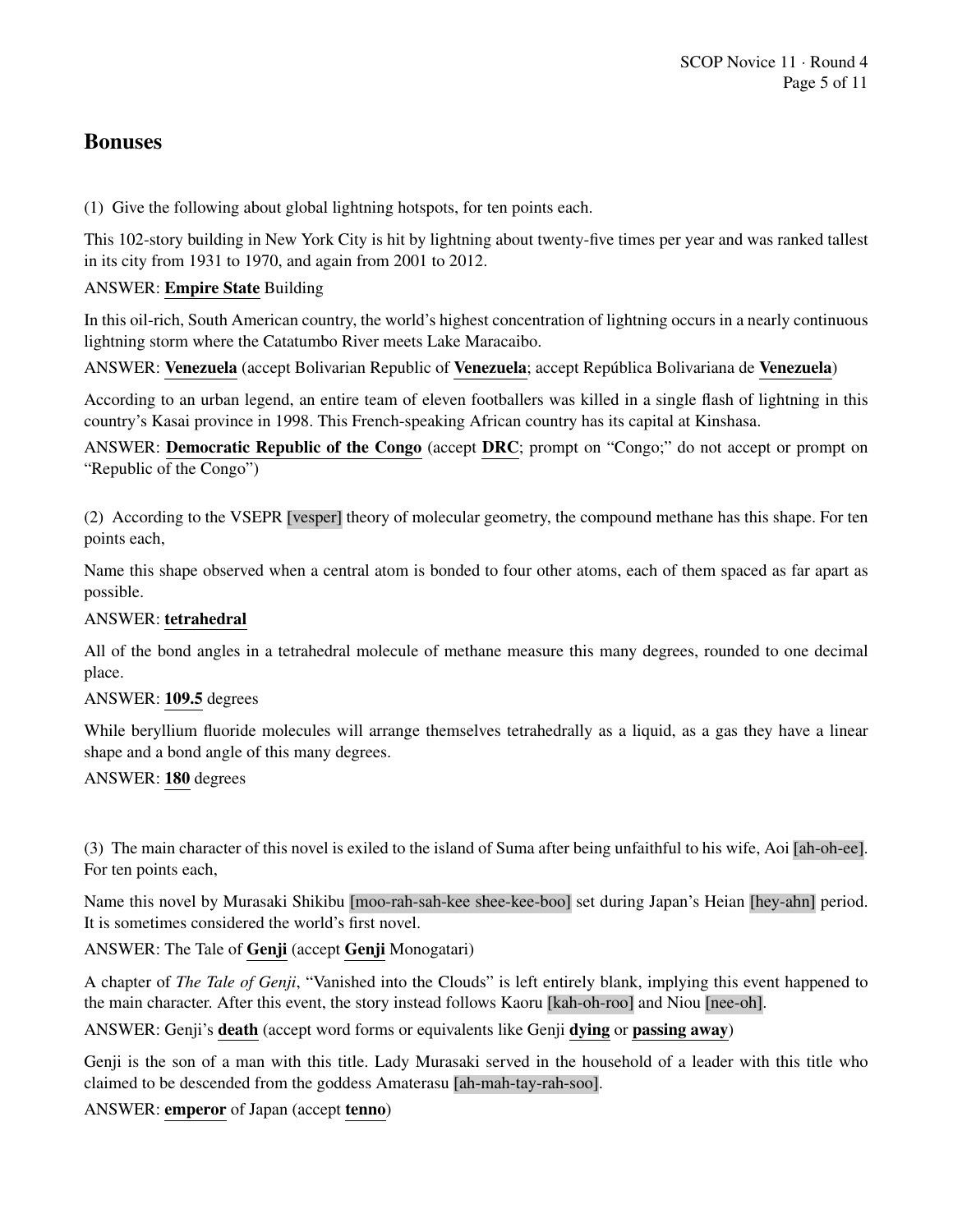(4) Answer these questions about female Titans in Greek mythology, for ten points each.

Like later Greek gods, the Titans represented elements of the natural world. The Titaness Selene was the embodiment of this natural satellite of Earth, which dominates the night sky.

#### ANSWER: moon

This Titaness was the mother of the archer twins Apollo and Artemis. When the queen Niobe mocked this Titaness for only having two children, Apollo and Artemis killed all of Niobe's children.

#### ANSWER: Leto

This Titaness was the Greek goddess of witchcraft. She was the handmaiden of Persephone and the goddess of ghosts.

#### ANSWER: Hecate

(5) George Washington became the only US president to lead troops in combat while in office when he led the military in putting down this rebellion. For ten points each,

Name this 1790s insurrection in western Pennsylvania inspired by an unpopular tax.

#### ANSWER: Whiskey Rebellion

Washington was advised during the Whiskey Rebellion by this man, who had been Washington's aide-de-camp during the Revolution. As the first Secretary of the Treasury, this man was blamed for creating the whiskey tax.

#### ANSWER: Alexander Hamilton

As the Regular Army was small, the troops amassed by Washington were largely from these state-based bodies. The Second Amendment notes that these bodies must be "well regulated" for the "security of a free State."

#### ANSWER: militias

(6) This poet wrote "Nature's first green is gold" and described two paths that "equally lay / in leaves no step had trodden black." For ten points each,

Name this American poet of "Nothing Gold Can Stay" and "The Road Not Taken."

## ANSWER: Robert Frost (accept Robert Lee Frost)

In another poem by Frost, an unnamed speaker watches this weather phenomenon while "Stopping by Woods." He eventually decides to leave, saying "I have promises to keep / and miles to go before I sleep."

#### ANSWER: snow (accept snowstorm or snowfall; accept Stopping by Woods on a Snowy Evening)

Frost declared, "the land was ours before we were the land's" in this poem, which he recited at John F. Kennedy's inauguration.

#### ANSWER: The Gift Outright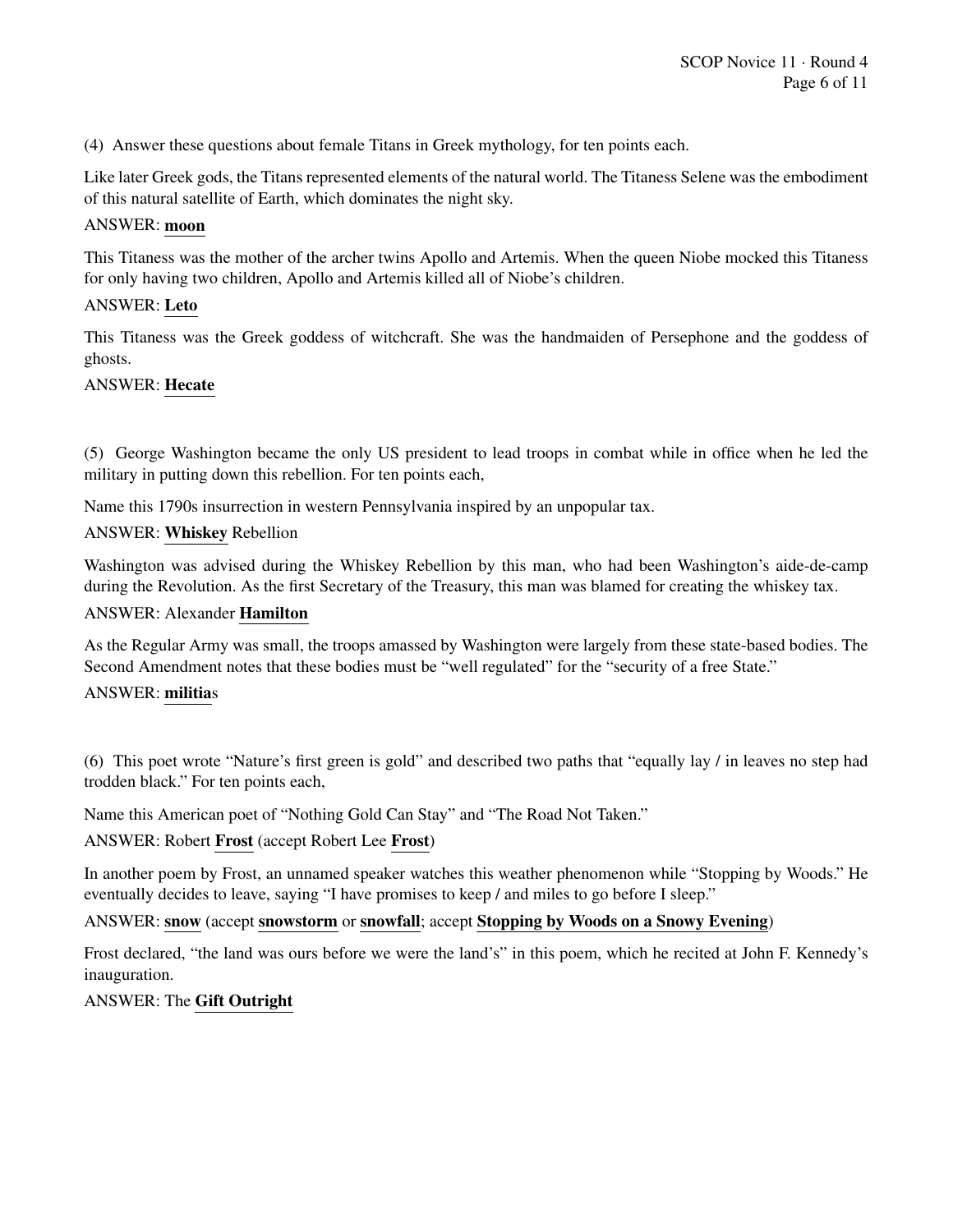(7) In the equation computing this quantity for a box moving up a ramp, force can be replaced with mass times little *g* times the sine of the angle. For ten points each,

Name this quantity that is equal to the energy transferred to a moving object. This quantity is usually expressed as force times distance.

#### ANSWER: work

Although it does not decrease the work, a ramp does reduce the force that is needed to lift the box. This is because a ramp acts as this type of simple machine.

## ANSWER: inclined plane

If the box slides back down the ramp at a constant speed, then the coefficient of friction can be found by applying this function to the ramp's angle.

ANSWER: tangent (accept tan)

(8) The loser of this battle, Harold Godwinson, had defeated Tostig and Harald Hardrada only five days earlier at Stamford Bridge. For ten points each,

Name this 1066 battle. At this battle, Harold Godwinson was defeated by William the Conqueror as they fought for succession after the death of Edward the Confessor.

#### ANSWER: Battle of Hastings

William the Conqueror claimed legitimate succession to the English throne, although he was born and raised in this region in what is now northwestern France.

## ANSWER: Normandy

Before the battle, William the Conqueror interpreted this astronomical object as an omen of his victory. This object appears in the Bayeux Tapestry's depiction of the Battle of Hastings.

ANSWER: Halley's Comet (prompt on "comet")

(9) This museum honors musicians like Aretha Franklin, the Beatles, and Tina Turner, a 2021 inductee. For ten points each,

Name this museum dedicated to commemorating great musicians in a certain music genre. A glass pyramid makes up part of this museum in Cleveland, Ohio.

ANSWER: Rock and Roll Hall of Fame and Museum (accept RRHoF; accept Rock Hall; prompt on "Hall of Fame")

Another glass pyramid designed by the same architect is in the courtyard of this French art museum that is home to the *Mona Lisa* and the *Venus de Milo*.

ANSWER: Louvre Museum (accept Musée du Louvre)

The glass pyramids at the Rock and Roll Hall of Fame and the Louvre were both designed by this Chinese-American architect who passed away in 2019.

ANSWER: I.M. Pei (accept Ieoh Ming Pei)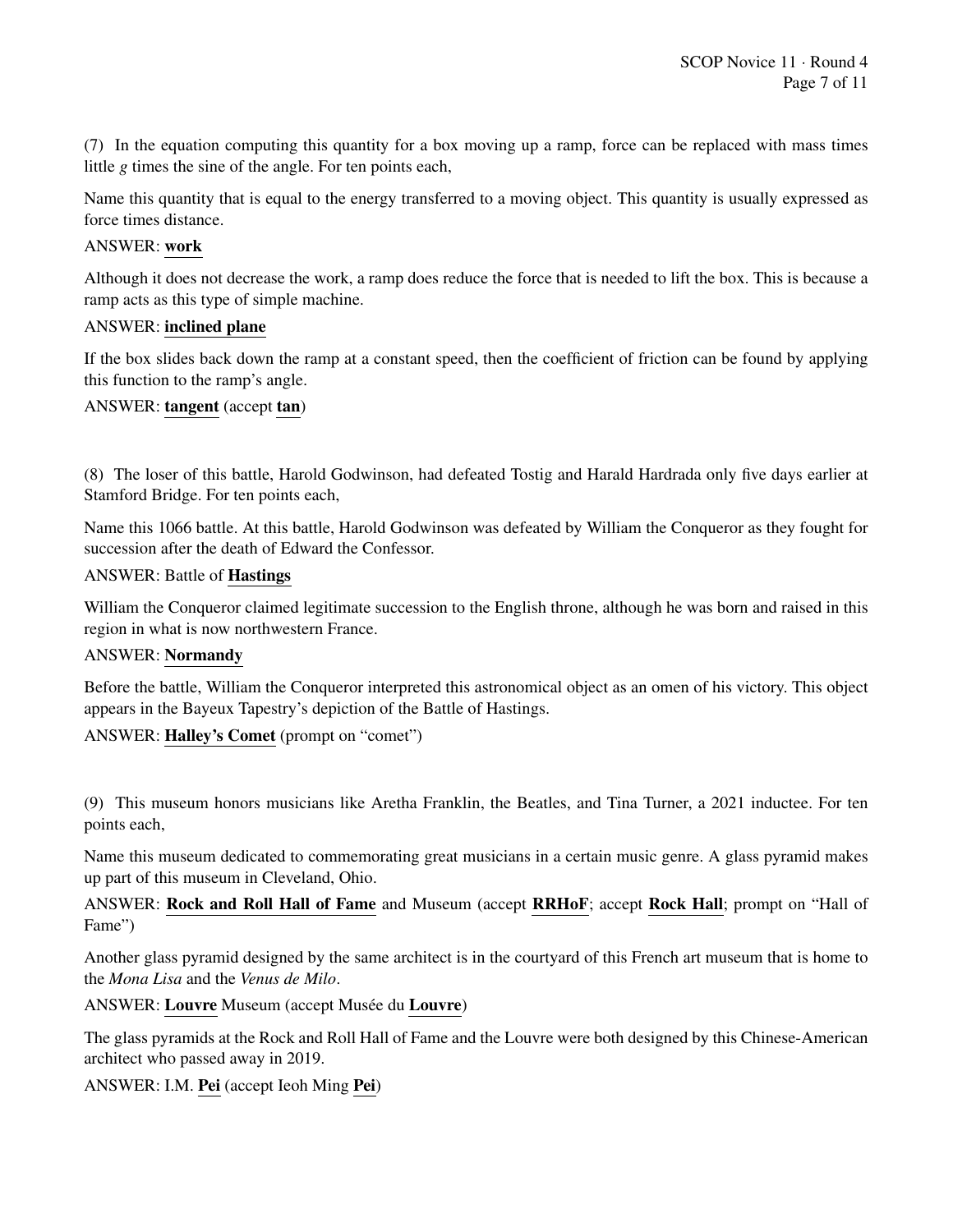(10) *The Onion*'s fictional persona of this politician, portraying him as a drug dealer and muscle car driver, was retired in March 2020, as were hopes that he would appear in more television shows. For ten points each,

Name this actor-turned-president who delivered an anti-assault monologue on a 2016 episode of Law and Order: SVU while he was Barack Obama's vice president.

## ANSWER: Joe Biden (accept Joseph Robinette Biden, Jr)

SVU isn't Joe Biden's only television appearance. In the 2010s, he appeared on two episodes of this satirical show in which Leslie Knope, played by Amy Poehler, navigates the city-level bureaucracy of Pawnee, Indiana.

#### ANSWER: Parks and Recreation

While serving as a Delaware senator, Biden also appeared on a children's game show named for this fictional thief. Players showed off their knowledge of geography to help find "Where in the World" this woman was.

ANSWER: Carmen Sandiego (accept either underlined name; accept Where in the World is Carmen Sandiego?)

(11) Give the following about Kublai Khan, for ten points each.

Kublai Khan founded this dynasty of China. Revolts by the Han majority led to this dynasty being replaced by the Ming Dynasty.

#### ANSWER: Yuan Dynasty (accept Mongol Dynasty)

Kublai Khan received this traveler as a visitor to his court. While imprisoned, this Italian wrote a book describing the wonders of Kublai Khan's court for Western audiences.

#### ANSWER: Marco Polo

Kublai Khan's mainland campaigns were largely successful, but his two invasions of Japan were each thwarted by typhoons, described in Japanese by this term, meaning "divine wind."

#### ANSWER: kamikaze

(12) Sam-n-eric warn Ralph that this literary character has "sharpened a stick at both ends" and plans to use it to kill him. For ten points each,

Name this cruel boy from a William Golding novel, who tortures Wilfred and kills Ralph's friend while following Jack Merridew.

#### ANSWER: Roger

Roger joins Jack Merridew's tribe of hunters in this novel by William Golding. In this novel, a group of young boys crash-land on a deserted island and start a war amongst themselves.

#### ANSWER: Lord of the Flies

In *Lord of the Flies*, Roger rolls a boulder onto this asthmatic boy, killing him. This boy's glasses are used to light signal-fires, and become a trophy of power when Jack takes possession of them.

#### ANSWER: Piggy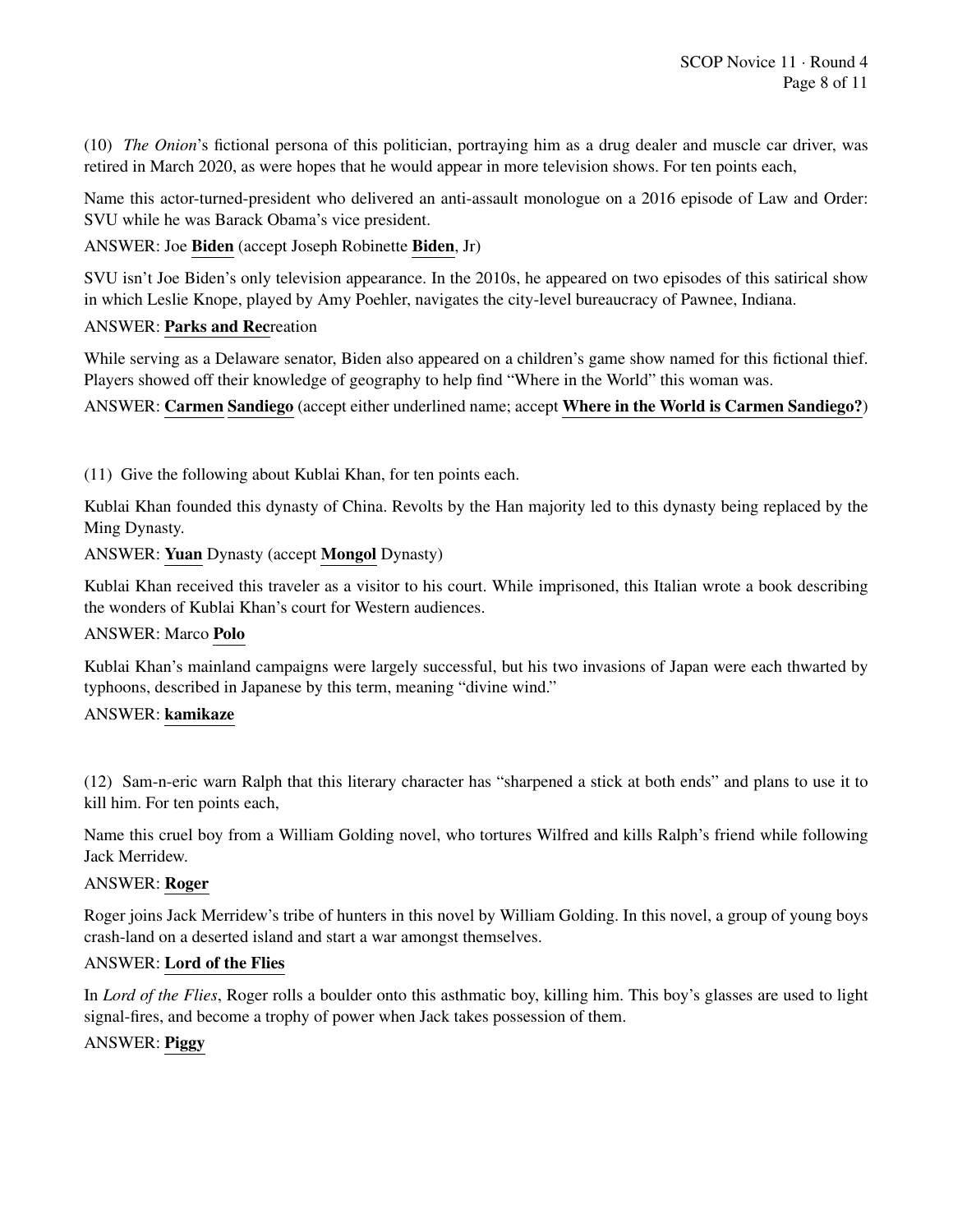(13) The formation sequence of this mineral starts with peat and proceeds through lignite, bituminous, and anthracite. For ten points each,

Name this carbon-based sedimentary rock that also serves as a major fossil fuel. It is burned in power plants that supply forty percent of the world's electricity.

#### ANSWER: coal

In general, coal is extracted from underground mines and open pits, or by this method in which long bands of earth are removed from the surface. This method tends to obliterate landscapes and cause severe soil erosion.

## ANSWER: strip mining (accept word forms like stripping)

Like oil, coal can be transported through pipelines by using water to form this type of solid-liquid mixture. A 1972 flood of this coal mixture killed more than one hundred people in West Virginia.

#### ANSWER: slurry

(14) This high-pitched brass instrument has three valves, and is related to the cornet and the flugelhorn. For ten points each,

Name this jazz instrument played by Miles Davis and Wynton Marsalis.

ANSWER: trumpet (accept specific types, such as bass trumpet or piccolo trumpet)

This trumpeter, nicknamed "Satchmo," recorded two albums with Ella Fitzgerald, and is renowned for his performance of "What a Wonderful World."

ANSWER: Louis Armstrong (accept Louis Daniel Armstrong)

This jazz trumpeter was known for puffing out his cheeks while playing a signature, bent trumpet. This bebop musician wrote "A Night in Tunisia" and "Salt Peanuts."

ANSWER: Dizzy Gillespie (accept John Birks Gillespie)

(15) Abraham Maslow believed that fully self-actualized people underwent feelings of harmony called "peak experiences," which could be induced with these substances. For ten points each,

Name this class of drugs that includes psilocybin and LSD. Today, these drugs are being researched for their potential use in treating depression.

#### ANSWER: psychedelic drugs (accept hallucinogenic drugs; accept psychoactive drugs; accept psychotropic drugs)

In addition to depression, psychedelic drugs may also help treat this disorder that might be caused by exposure to highly shocking or hurtful events, such as abuse, assault, or war.

ANSWER: post-traumatic stress disorder (accept PTSD; prompt on "anxiety")

Another focus of psychedelic research is the treatment of the "cluster" type of this common ailment. A severe form of this ailment is called a migraine.

#### ANSWER: cluster headache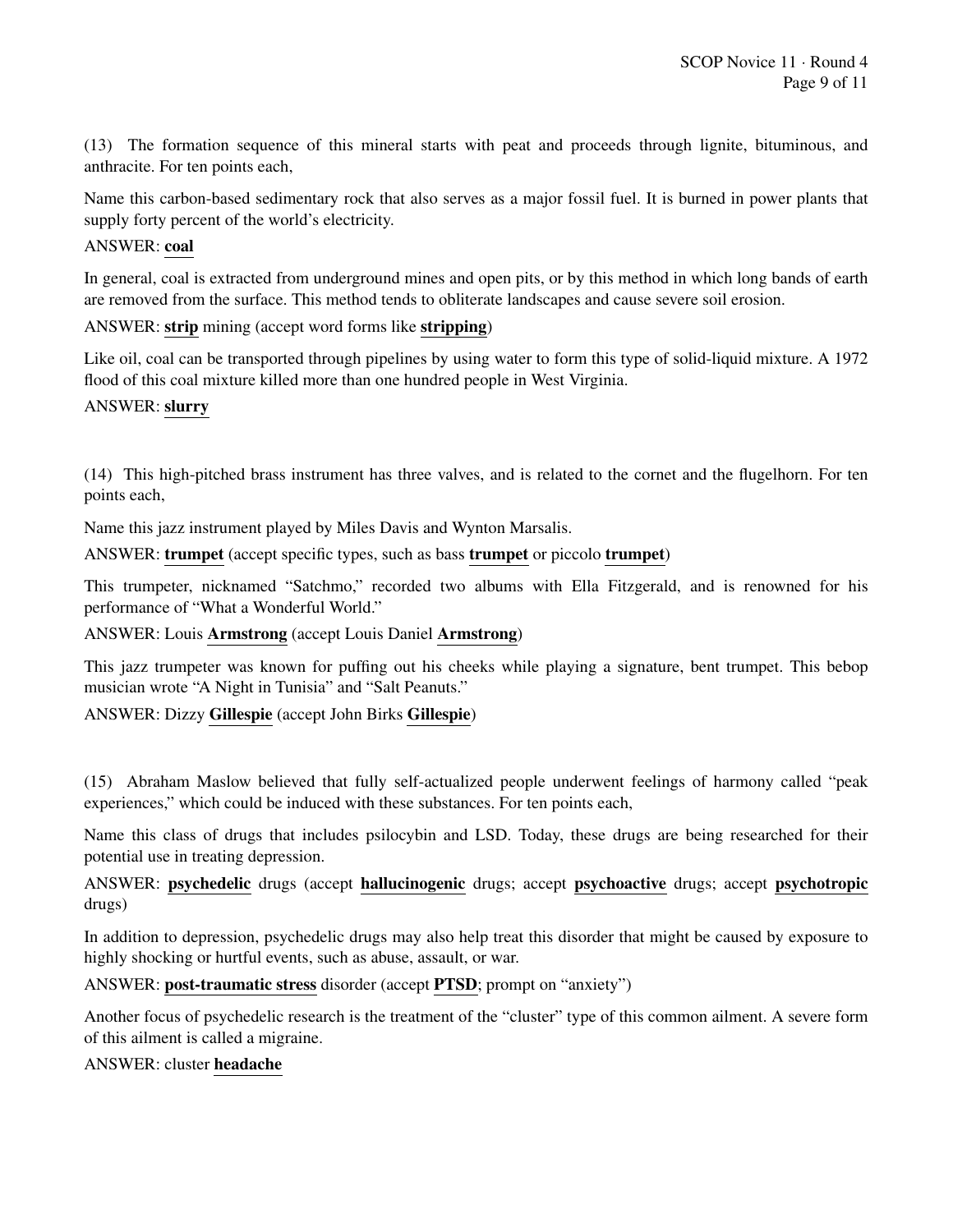(16) In Judaism, Rosh Hashanah celebrates this event on the first and second days of the month of Tishrei. For ten points each,

Name this general event that occurs when the calendar begins afresh.

ANSWER: new year (accept descriptions like "the beginning of the year")

Rosh Hashanah begins this group of Jewish holidays, which end with the Day of Atonement on the tenth day of Tishrei.

#### ANSWER: High Holy Days (accept Days of Awe; accept Yamim Noraim)

The "Day of Atonement" is this last of the High Holy Days. On this day, each person's fate for the new year is sealed in the Book of Judgement.

#### ANSWER: Yom Kippur (accept Yom HaKippurim)

(17) Wholly aquatic amphibians tend to excrete nitrogenous waste as ammonia, and terrestrial amphibians excrete this waste product. For ten points each,

Name this chemical with formula  $CH_4N_2O$  [spell out], a waste product of protein digestion in mammals that is filtered out of the blood by the kidneys.

ANSWER: urea (accept carbamide; do not accept or prompt on "urine")

The cycle that generates urea from amino acids occurs mainly in this organ that is also responsible for detoxifying alcohol.

## ANSWER: liver

Another nitrogenous waste substance, uric acid, can form crystals that cause both kidney stones and this painful swelling of the joints, which often starts at the big toe.

ANSWER: gout (prompt on "arthritis")

(18) In this novel, Tom flees after killing a man who murdered the preacher-turned-labor-organizer Jim Casy, and Rose-of-Sharon breastfeeds a starving man after losing her baby. For ten points each,

Name this novel about the Joad family's disastrous journey from Oklahoma to California during the Dust Bowl.

#### ANSWER: The Grapes of Wrath

This American author wrote *The Grapes of Wrath* and *Of Mice and Men*.

ANSWER: John Steinbeck (accept John Ernst Steinbeck, Jr)

Both *The Grapes of Wrath* and *Of Mice and Men* explore the intense economic effects of this event that began in 1929 with the crash of the stock market.

#### ANSWER: Great Depression